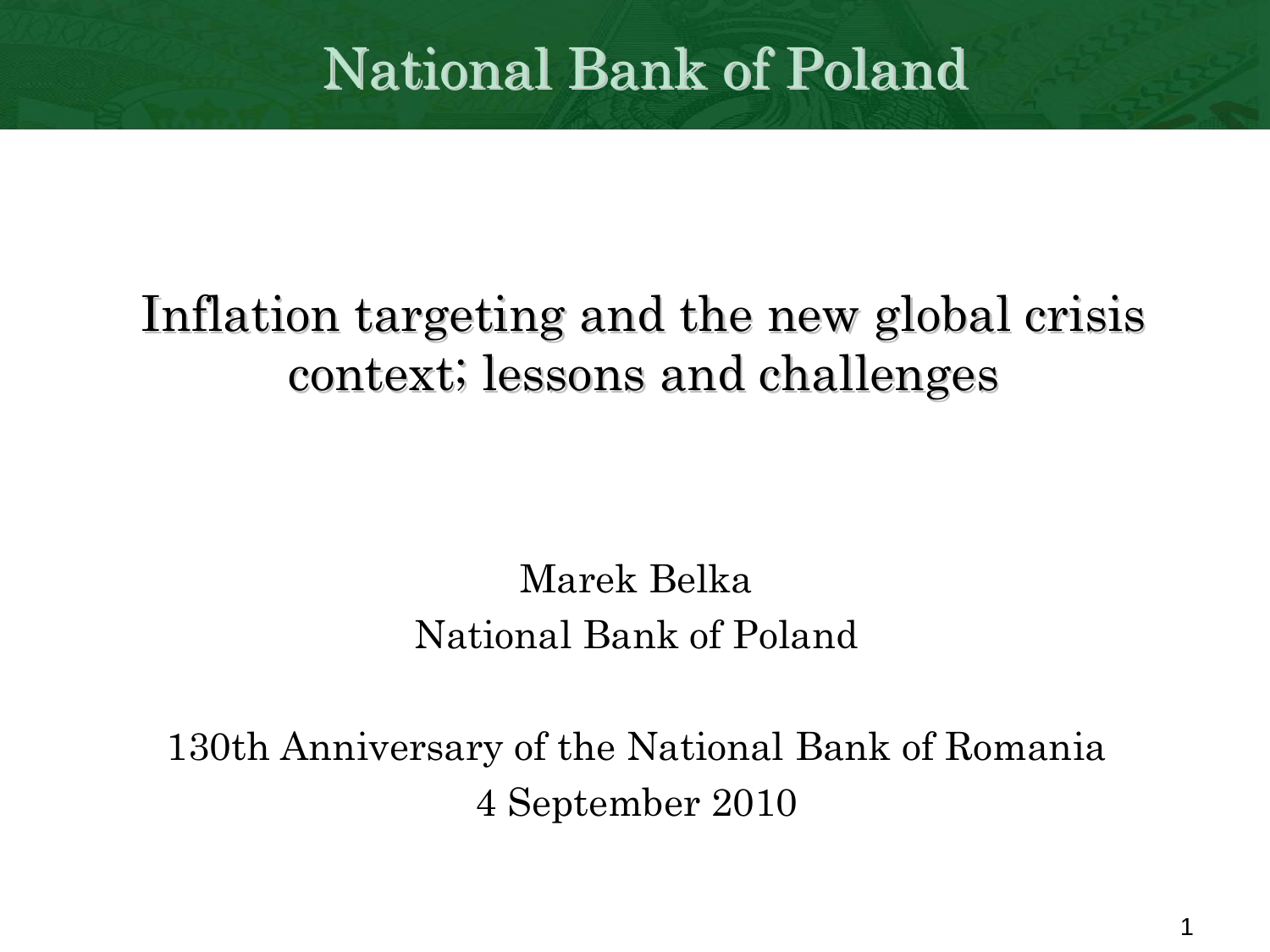Transition in Poland started with hyperinflation, hence disinflation was one of the most important policy challenges

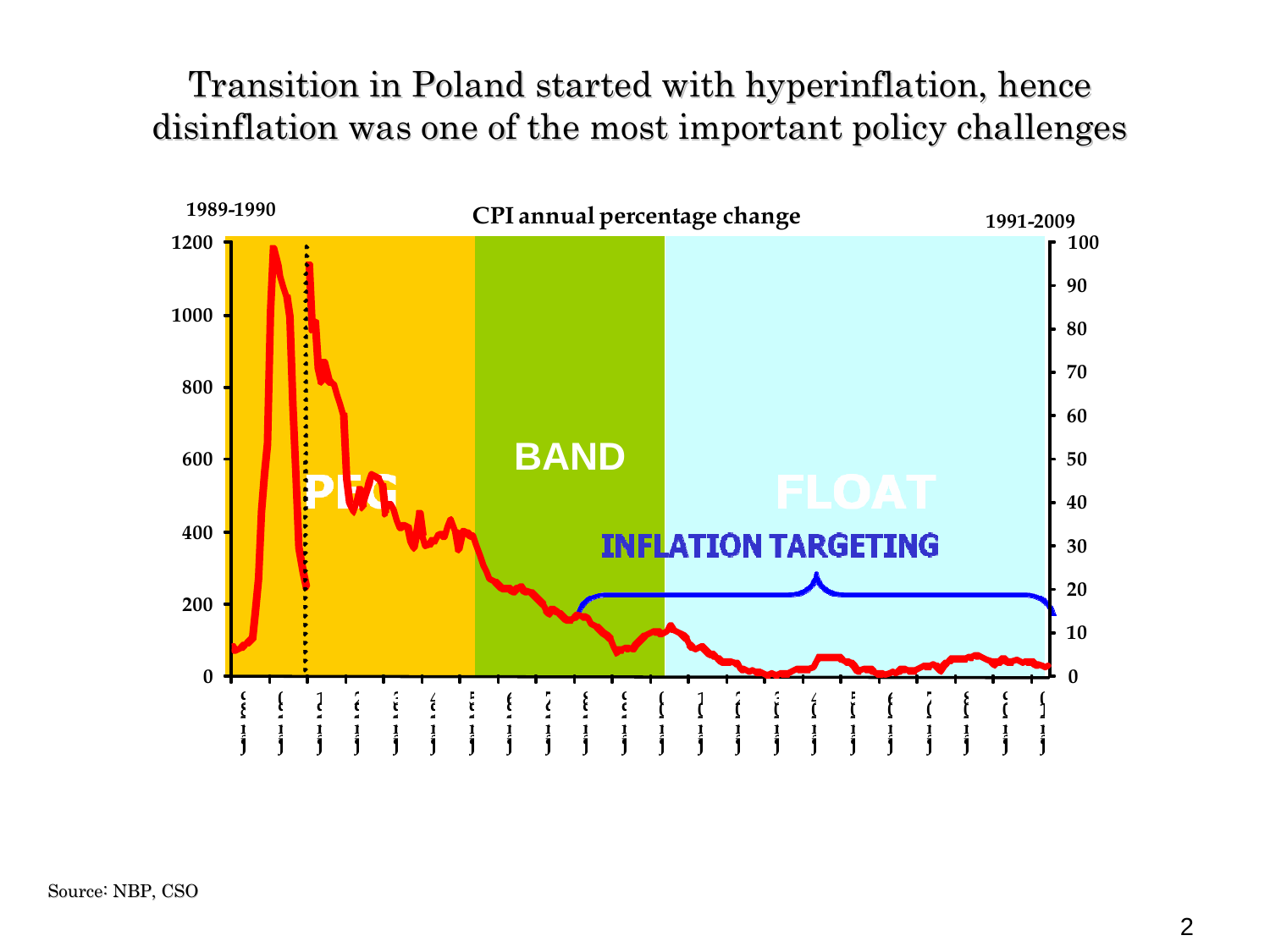#### In 1998 Poland was one of the first developing countries to introduce inflation targeting

- When completing disinflation (1998-2003) annual target were missed, yet medium term target (CPI below 4% in 2003) was achieved
- Since 2004 permanent target of 2.5% +/- 1 pp. was introduced

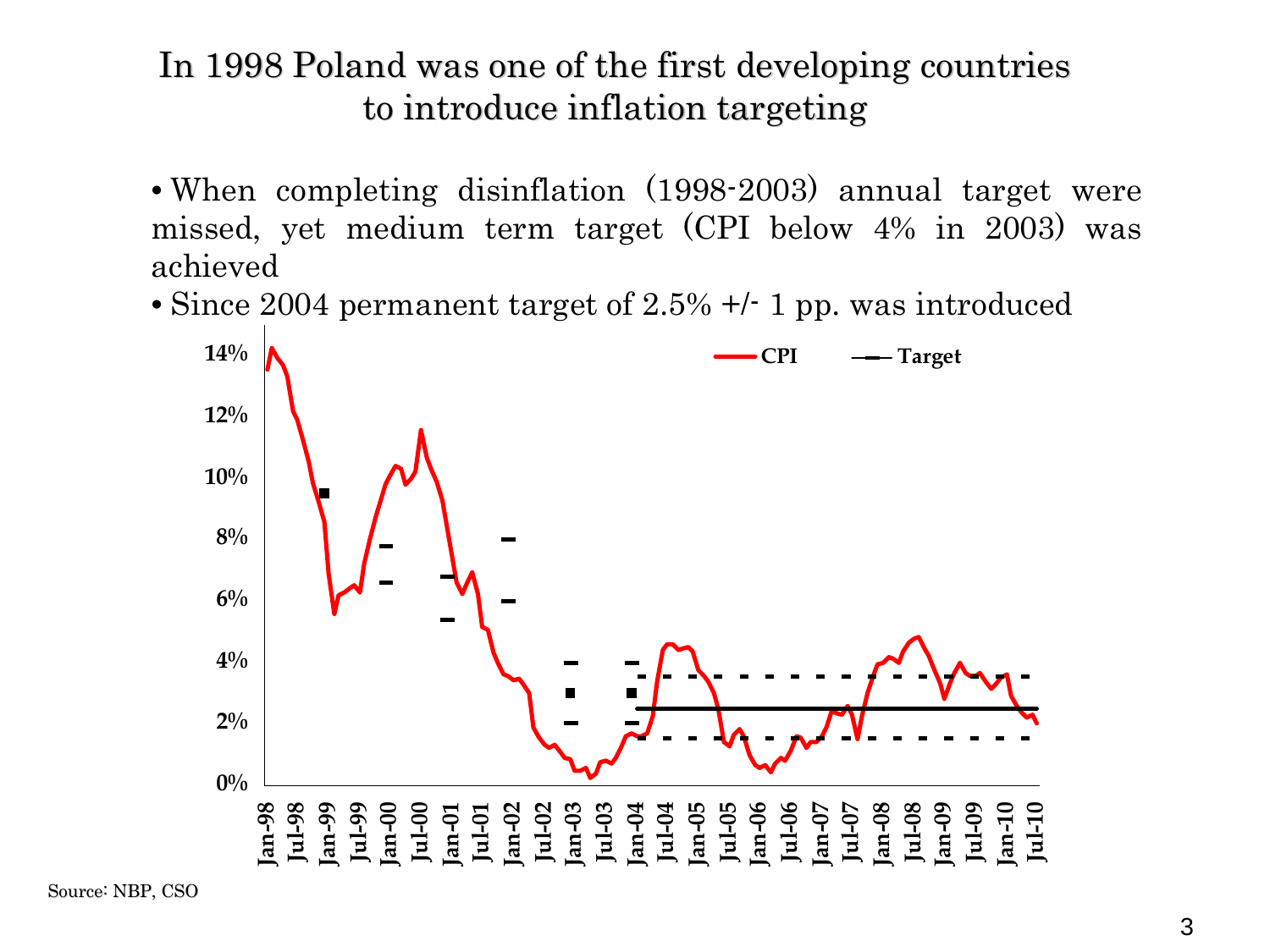Completing disinflation and building credibility required restrictive monetary policy and entailed macroeconomic costs (increased unemployment) (increased unemployment)



Source: NBP, CSO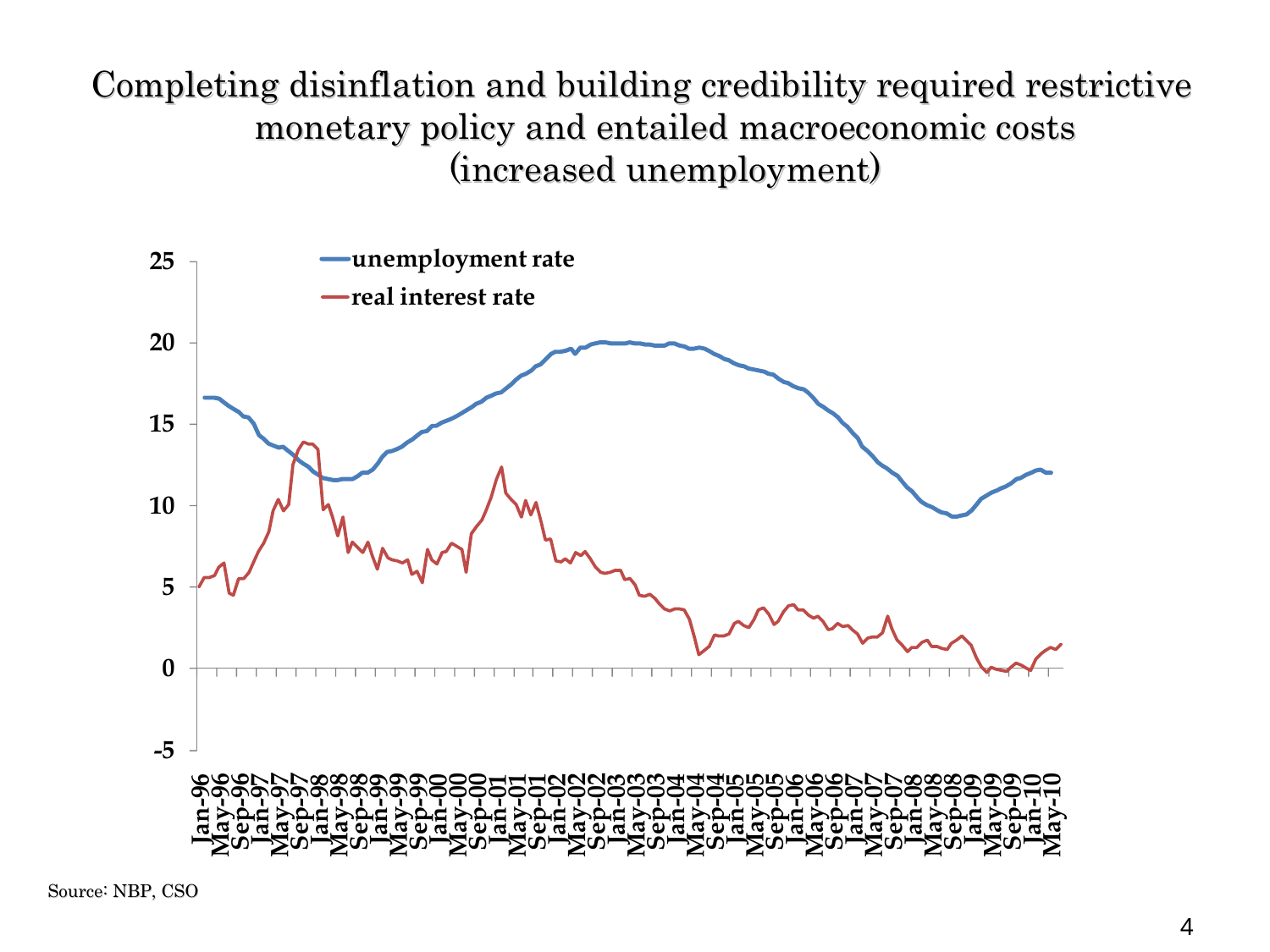#### Since 2004 inflation in Poland was close to medium-term target



\*For countries with a band inflation target its mid-point was chosen as a reference value. \*\*For all countries - monthly data; except for Australia and New Zealand - quaterly data. Source: Eurostat, OECD data, NBP calculations.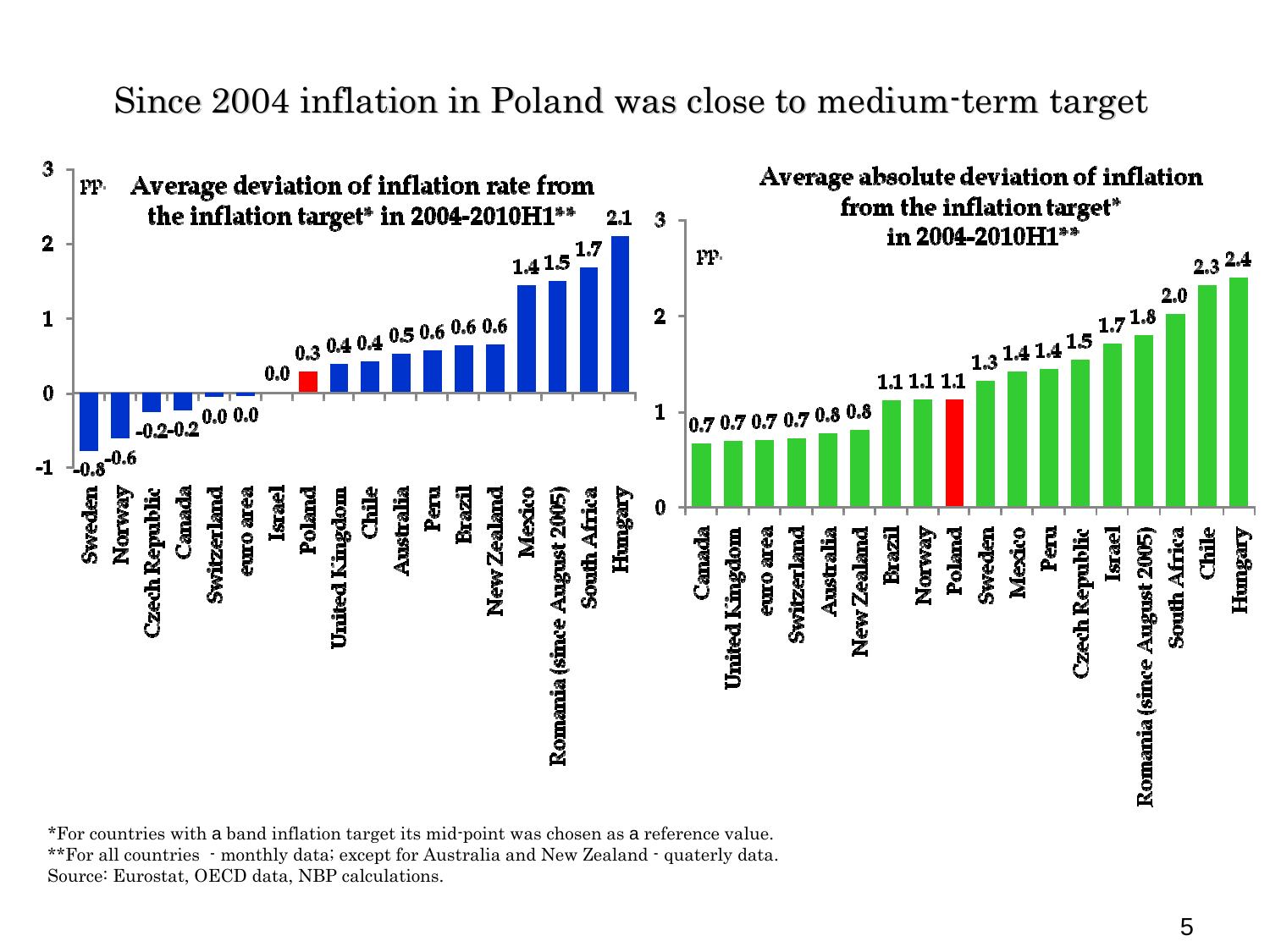#### Maintaining inflation close to target was achieved with limited economic growth volatility

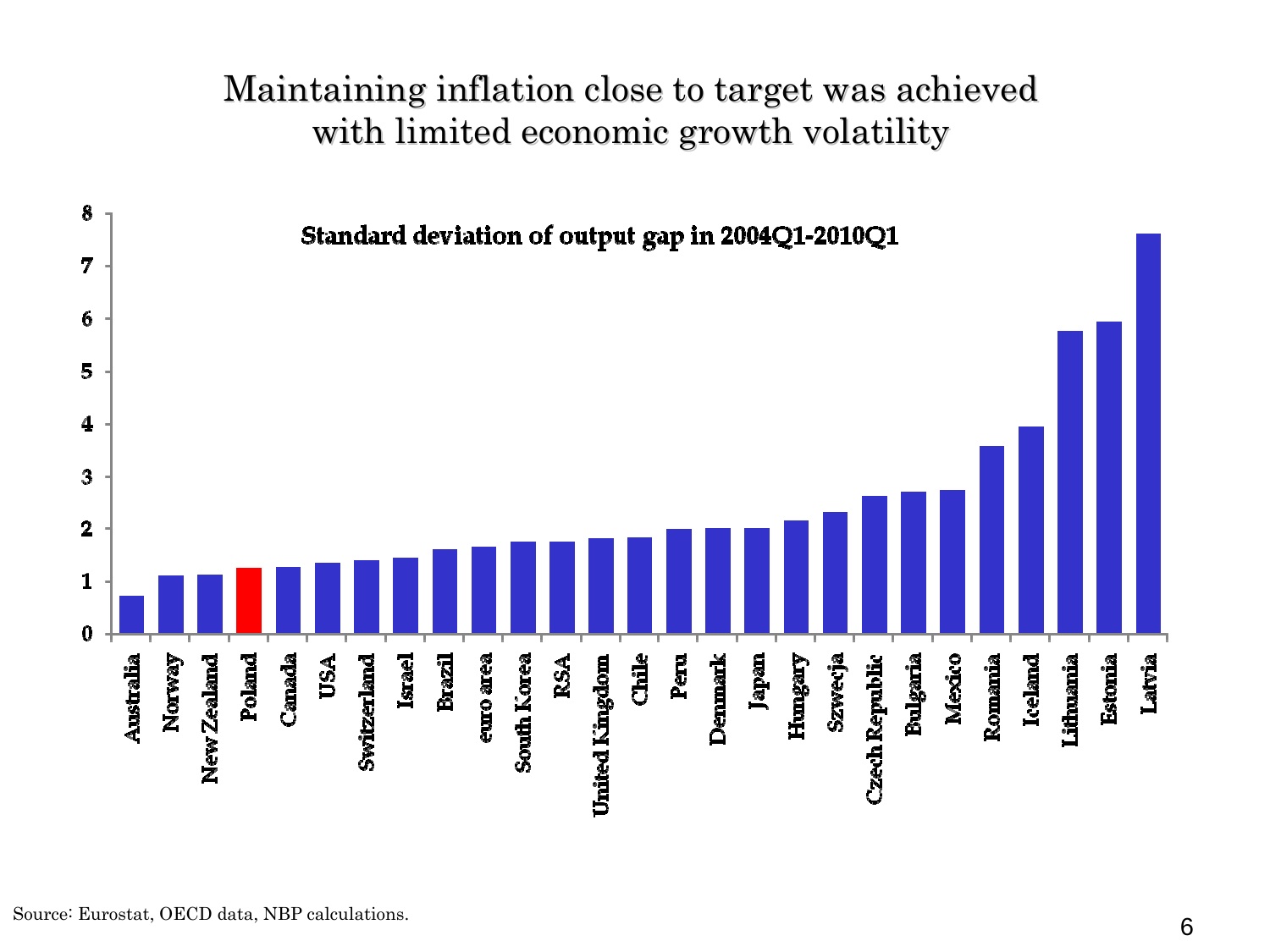#### Combination of inflation and output gap volatility was as good as in the best performing countries



Source: Eurostat, OECD data, NBP calculations. Ouitput gap calculated using HP filter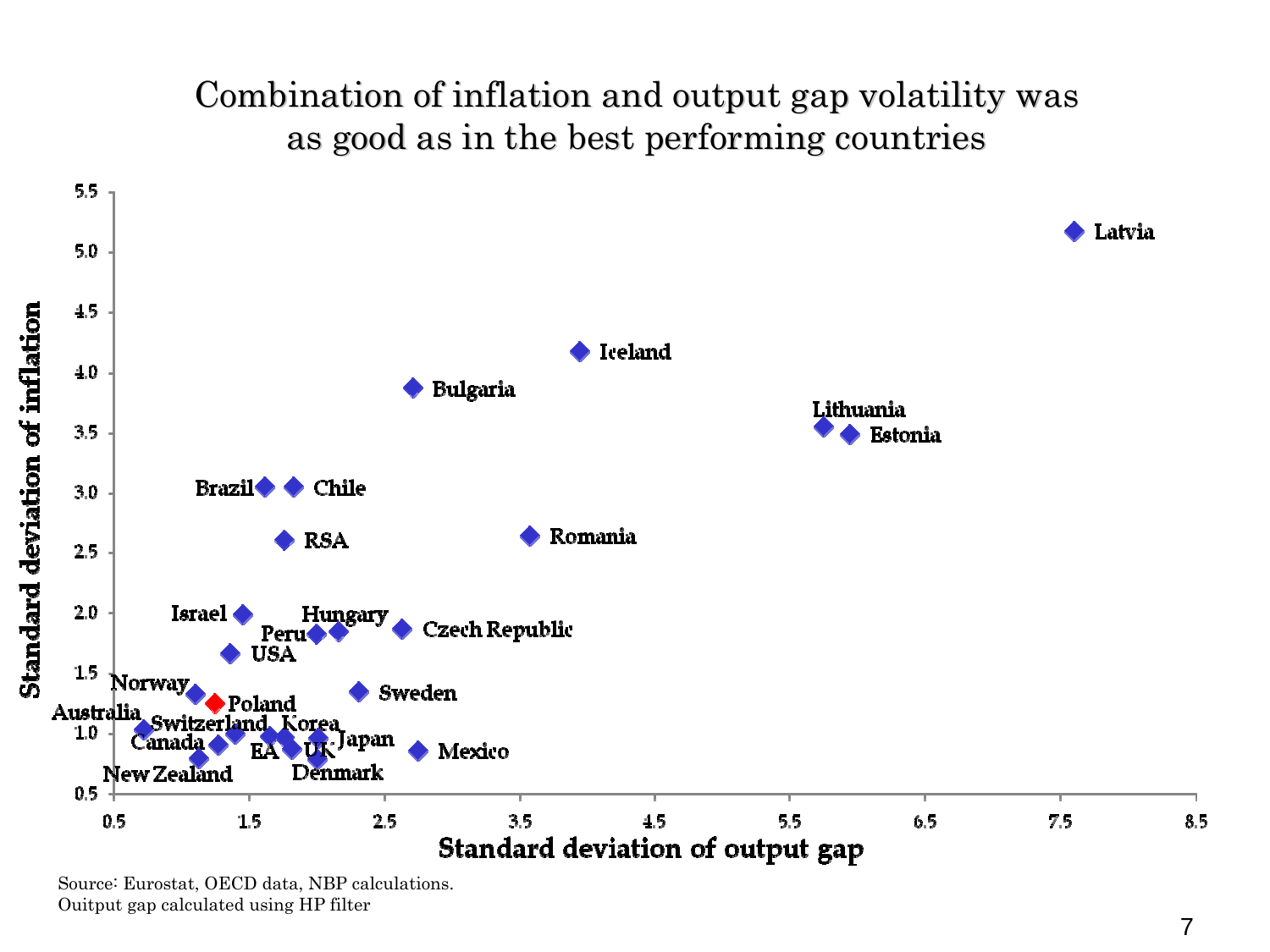#### Volatility of policy interests rates was also limited



Source: Eurostat, National central banks, NBP calculations.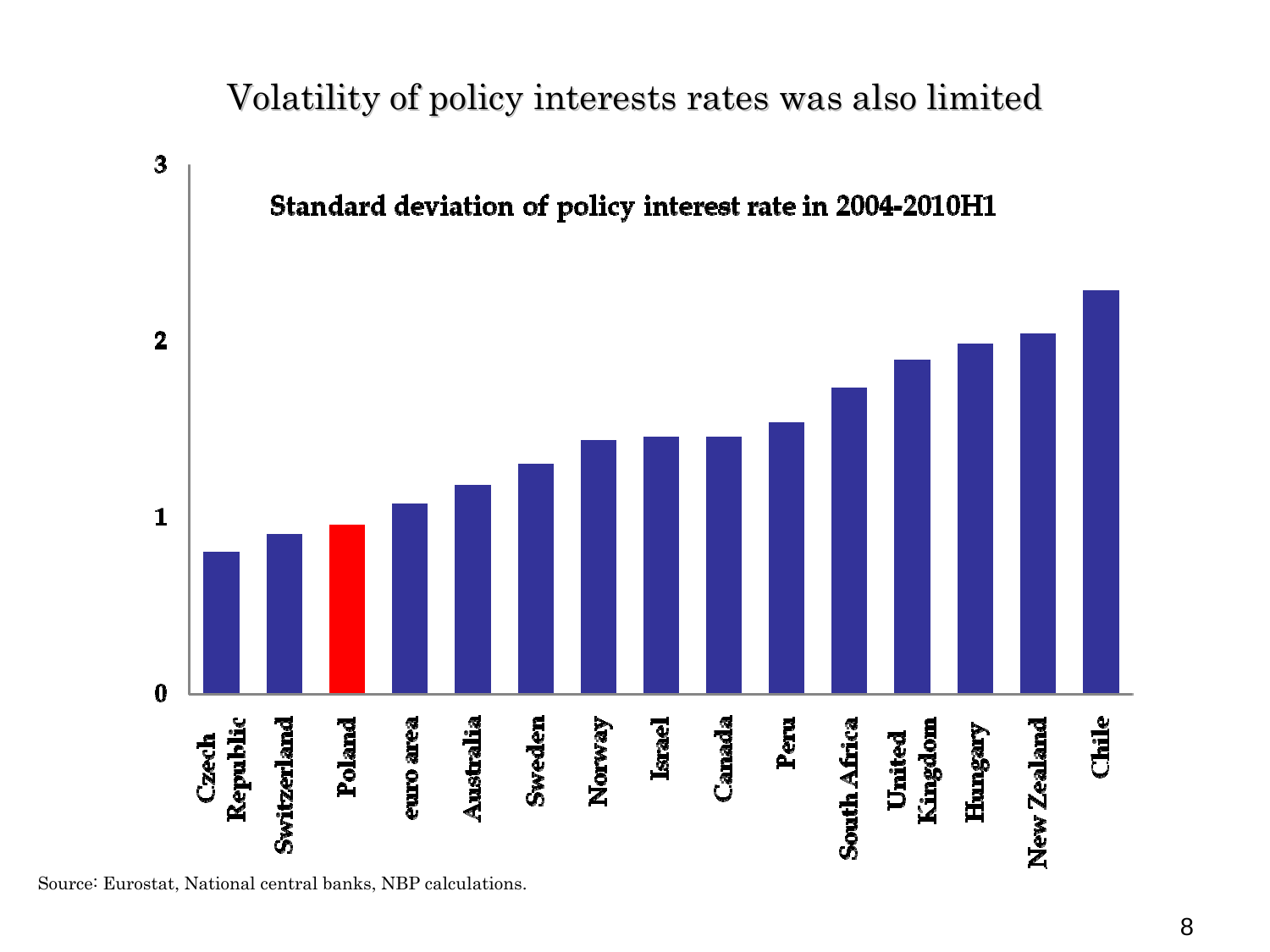However, limited inflation, growth and interest rate volatility were traded-off for relatively large exchange rate volatility



Source: BIS data, NBP calculations.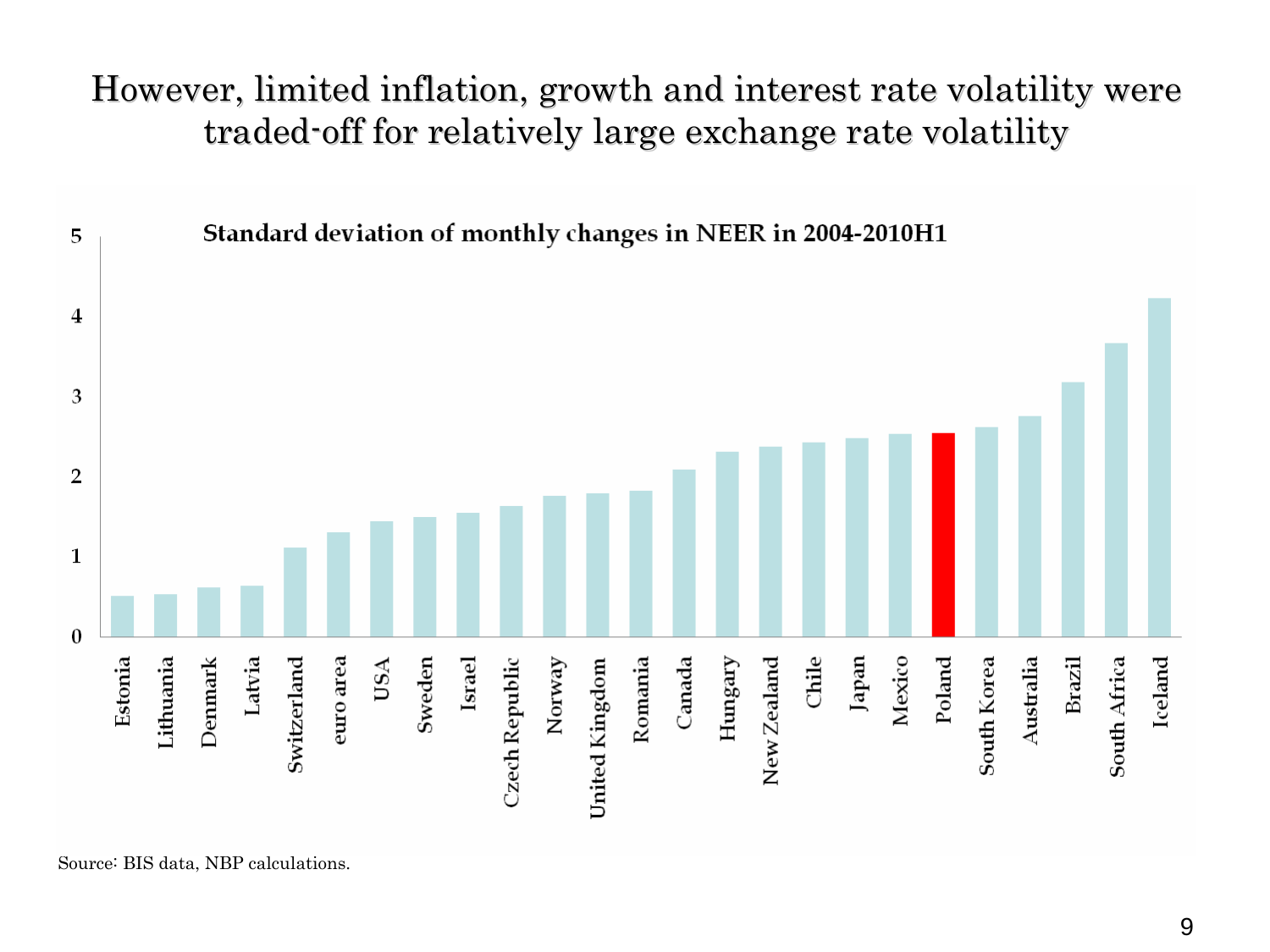### Inflation targeting in Poland lessons from the crisis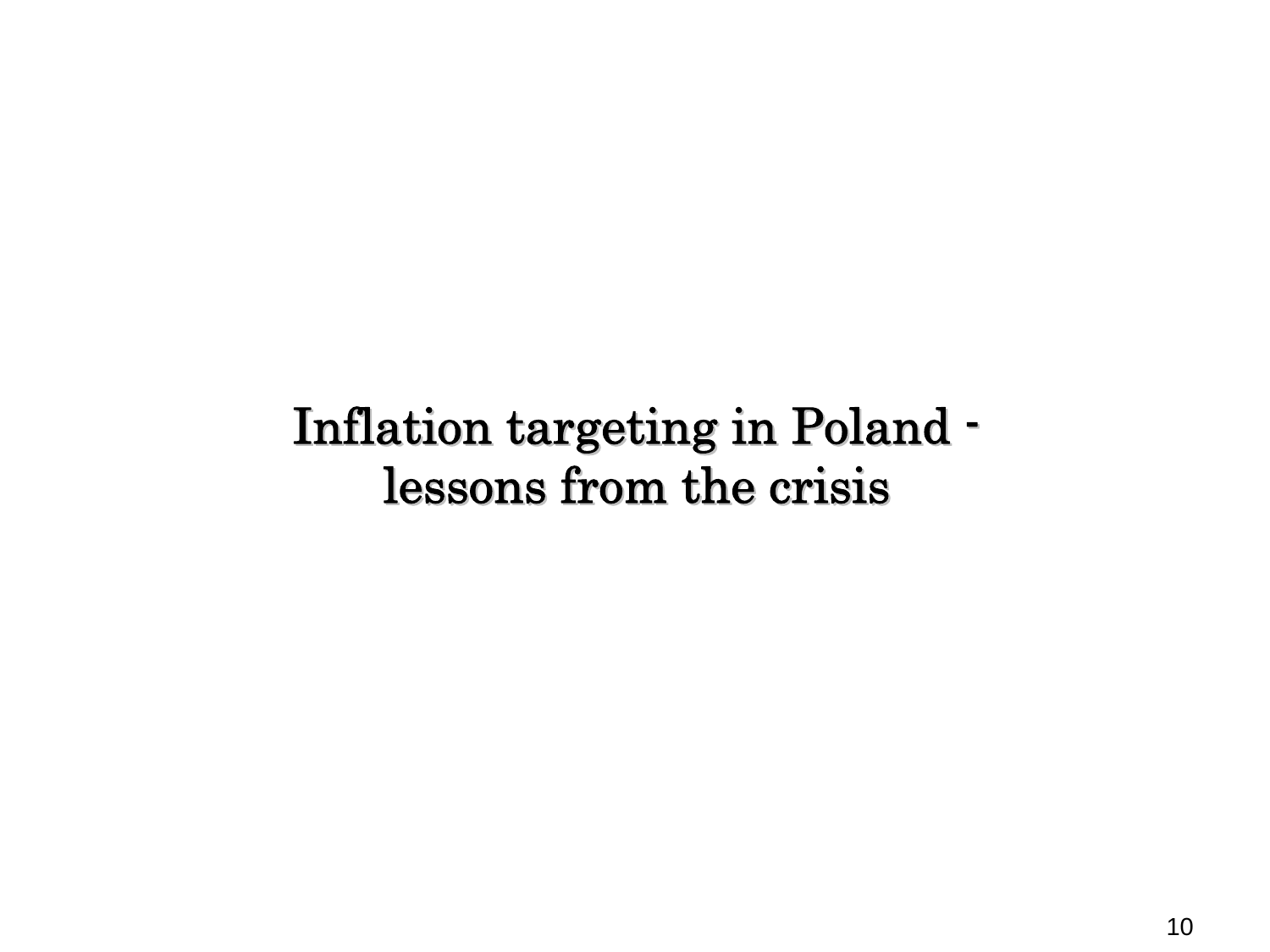Volatile exchange rate may be conducive to more stability of other macro-variables (inflation, output gap, interest rates)

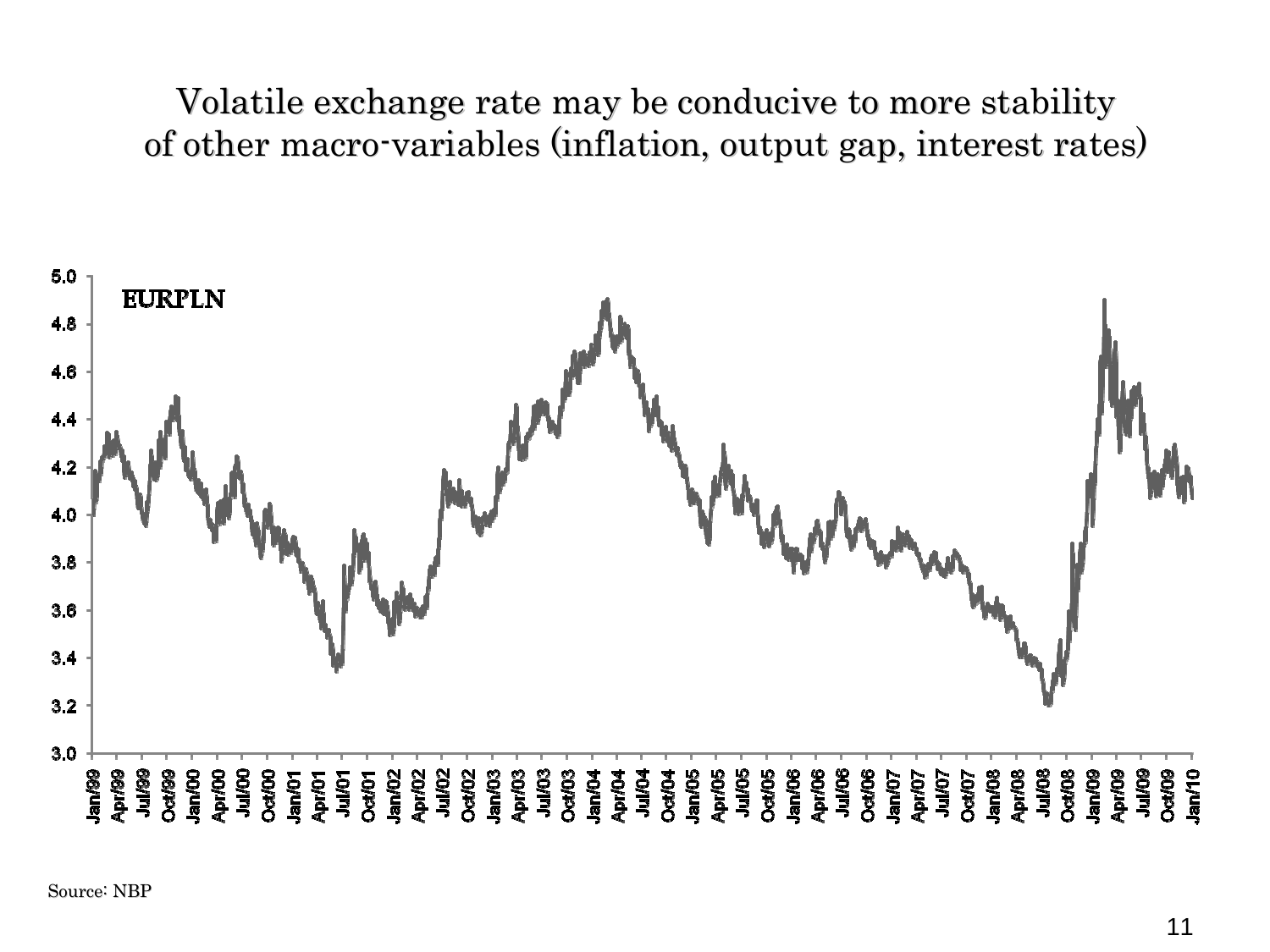#### Together with conservative financial supervision it may hinder excessive foreign currency lending



\*2009 data for the Czech Republic, Estonia, Hungary,Latvia, and Poland, 2008 data for Bulgaria, Romania and Slovakia, Q4 2008 for Lithuania, H1 2009 for Russia and Q1-Q3 2009 for Ukraine. Source: IMF Financial Stability Indicators, National Bank of Poland and National Bank of Hungary.